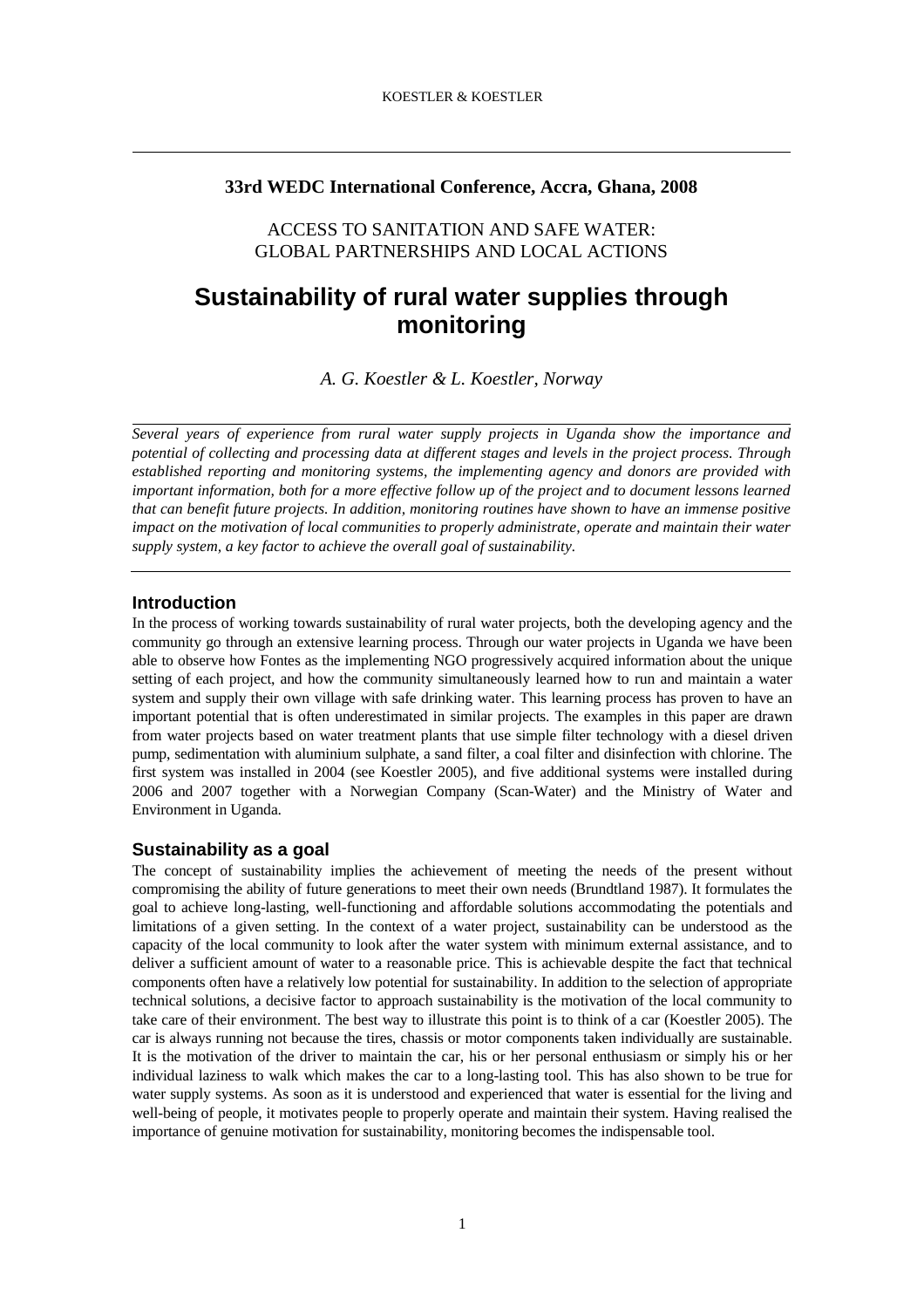#### KOESTLER & KOESTLER

#### **Monitoring in a broad sense**

For our purpose, monitoring is an integrated part of the project process from the very start and is approached at different levels of the project integration (see Fig. 1). Communication within the community, between the implementing partners and the community, and between the community and the authorities has to consist of an open, challenging and free flow of information relevant to the water project. This means that monitoring is everything from the reporting of water quantity from the local technicians to the water committee, to a socio-economic baseline survey carried out by the NGO. What makes the established methods of collecting various data at different intervals a monitoring system, are established routines of data flow in addition to proper means to report and process data. For us, the monitoring process is not finished until information is transformed into lesson learned, and necessarily, lessons implemented.

## **Monitoring with a longterm perspective**

From projects that have been running for years, such as the water treatment system in Katunguru, we have learned that different parties such as the community, our organisation as the implementing NGO, local authorities, partners and donors have been interested in different types of information at different stages of the project



process. Controlled information flow between different levels also seems to positively influence the sustainability of the installations. In an initial phase, for example, it has proven to be important to closely monitor the quantity of water that the local technicians are able to deliver. Both for the water committee and the NGO the quantity of provided water was an immediate indicator of the well-functioning of the project.

On community level, monitoring systems result in more frequent communication, and enhance transparency. Where communities have to pay for water, which is usual in many parts of Uganda, there are often sources of conflict, corruption and mistrust. In Katunguru, the local technicians were several times faced with complaints and allegations that they were asking for more money for fuel and chemicals than was necessary for a certain amount of treated water. The difficulties for the water committee to control the water quantities and the mistrust eventually led to the consumers refusing to pay. With the installation of a water meter in June 2007, the consumers and the water committee are now able to control exactly how much water the technicians have produced, and incomes of the committee have again started to increase.

The water committee has a key role in administrating the water system. It is responsible for the accounting and financial issues, and also discusses technical problems or new investments for improvements of the system. Nevertheless, it has shown to be difficult to motivate community members to work on a voluntary basis, and a substantial effort of training has been necessary in order to give the committees the capacity they need to administrate a water supply. In Katunguru, after about 20 months of operation, there was a period with mismanagement and the committee members started to resign. Fontes helped to establish a new committee and a monthly reporting system was introduced in order to closely monitor the developments. Information about incomes and expenditures, water quantity and quality, problems and solutions were reported from monthly committee meetings to the NGO. This made it possible to address problems before production was affected, and it helped the project coordinator to plan for future activities and funding. Many of the ideas from the committee were interesting suggestions that have been included in the NGO strategy and used in other projects. At the same time, the need for proper reporting increased the frequency of meetings of the committee. This had an important impact on the whole management of the water supply. During the meetings, misunderstandings were cleared up and problems and solutions discussed. Because the committee had to submit reports, it was encouraged to take decisions and not only to talk. In this way, the local representatives learned how to work together, how to reach a consensus and how to solve problems in a democratic way. For many of the members it was an important experience to recognise that it is possible to change their living conditions through cooperation and working in an elected group. In addition, the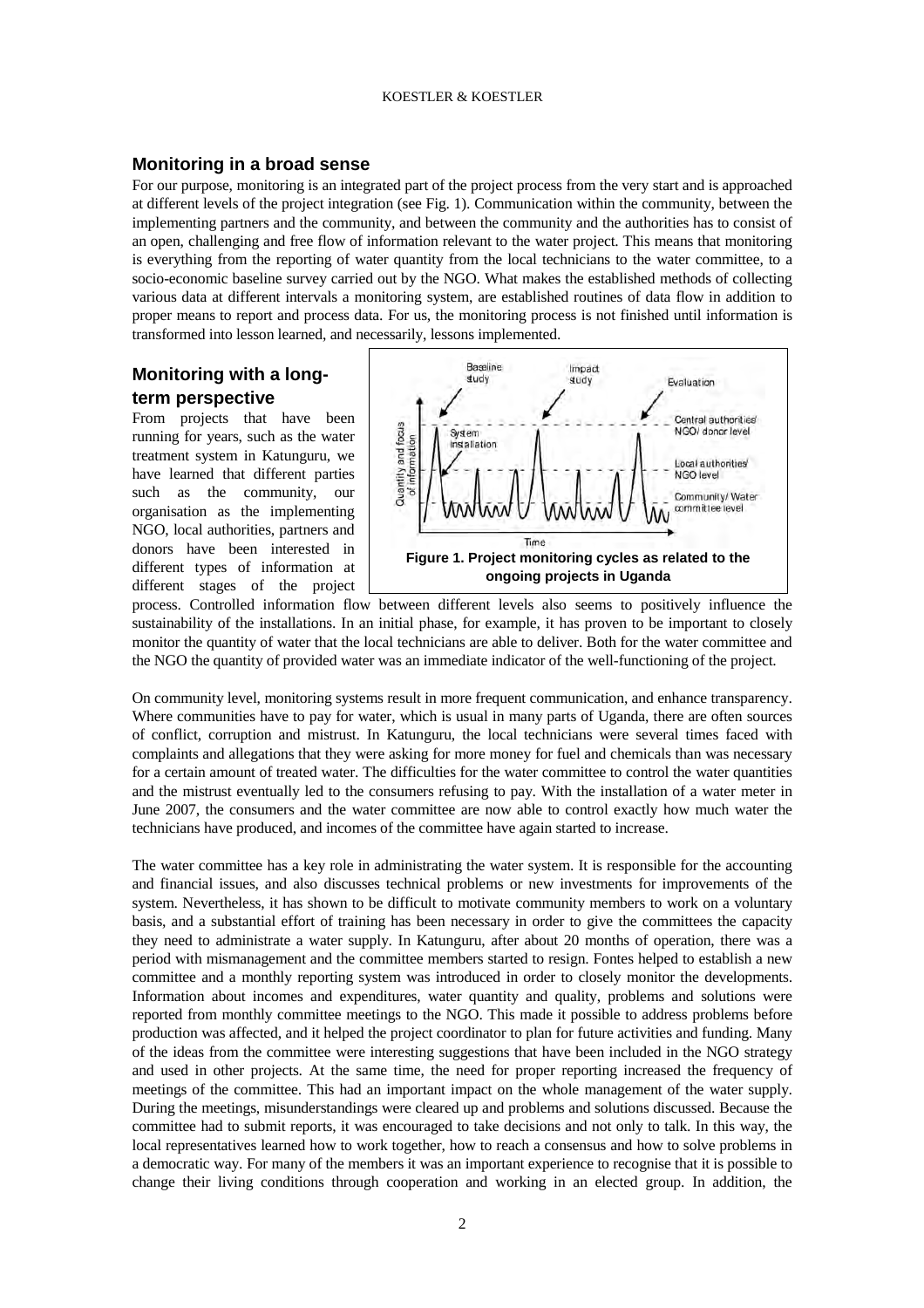#### KOESTLER & KOESTLER

committee served as a model for other community based organisations. In Katunguru, experiences from the water committee have started to show creative results, and in February 2007 a micro-finance group was established at own initiative. We believed that a great step towards sustainable development is taken when the communities start to take their future into their own hands.

Providing some of this information to monitoring systems at district and national level, as well as to the implementing NGO and donors, has the relevance to interlink all involved parties with the operation and maintenance of the water system. Uganda is in a process of decentralisation where responsibility and authority is given to districts, but still needs time to institutionalise the changes. However, already now, subcounty and district levels are involved in these projects and receive all reports. Information feeds into the national plans to provide safe water to all rural growth centres, but substantial efforts are needed to properly coordinate these data for improving both the quality and quantity of water supplied.



**Photograph 1. Water committee members in Lwanika, Uganda, discussing the water quality.**  Source: Koestler, Fontes

## **Designing an improved monitoring system**

Many NGOs go through similar learning processes, and possess important experience about community work and the link to a technical water supply. Nevertheless, often the experience is not properly reported or documented, and lessons learned are not passed on to other agencies or implemented into new projects. This is another powerful reason for the design and establishment of a proper monitoring system. We emphasise the importance of the selecting, filtrating and limiting of relevant information, in order to avoid that the monitoring system becomes just another administrative procedure that increases paperwork. In addition, there are

physical obstacles to overcome such as sending information back and forth to remote communities. Therefore, the data communicated at any time should be reduced to a minimum, also in order to ensure the privacy and the dignity of the local communities. The monitoring system is not part of an academic research, but should always have a clear focus on the community and the needs of the water project.

| Interval                            | Flow of communication                                                                       | Type of data                                                                                                         | <b>Monitoring technique</b>                                           |
|-------------------------------------|---------------------------------------------------------------------------------------------|----------------------------------------------------------------------------------------------------------------------|-----------------------------------------------------------------------|
| Daily                               | From technicians to community                                                               | Water quantity                                                                                                       | Water meter, communal<br>notice boards                                |
| Monthly                             | From technicians to water<br>committee                                                      | Technical information regarding<br>system, need for funds for chemicals,<br>maintenance etc                          | Discussions during water<br>committee meetings, writing<br>of reports |
| Monthly                             | From water committee to<br>community                                                        | Accounting                                                                                                           | Meeting reports, communal<br>notice boards                            |
| Monthly                             | From water committee to<br>NGO/local authorities                                            | Quantities, price, accounting,<br>problems encountered and proposed<br>solutions, fund requests                      | Meeting reports                                                       |
| Every six<br>months to two<br>years | From NGO to donors/central<br>authorities, from local<br>authorities to central authorities | Indicators about changes in health<br>situation, economic development, well<br>being, hygiene practices, income etc. | Base line study, impact<br>studies, evaluation                        |

The monitoring system can be seen as a sequence of monitoring cycles (see Fig. 1) by giving information to different administrative levels within different time intervals. Table 1 indicates the type of data monitored.